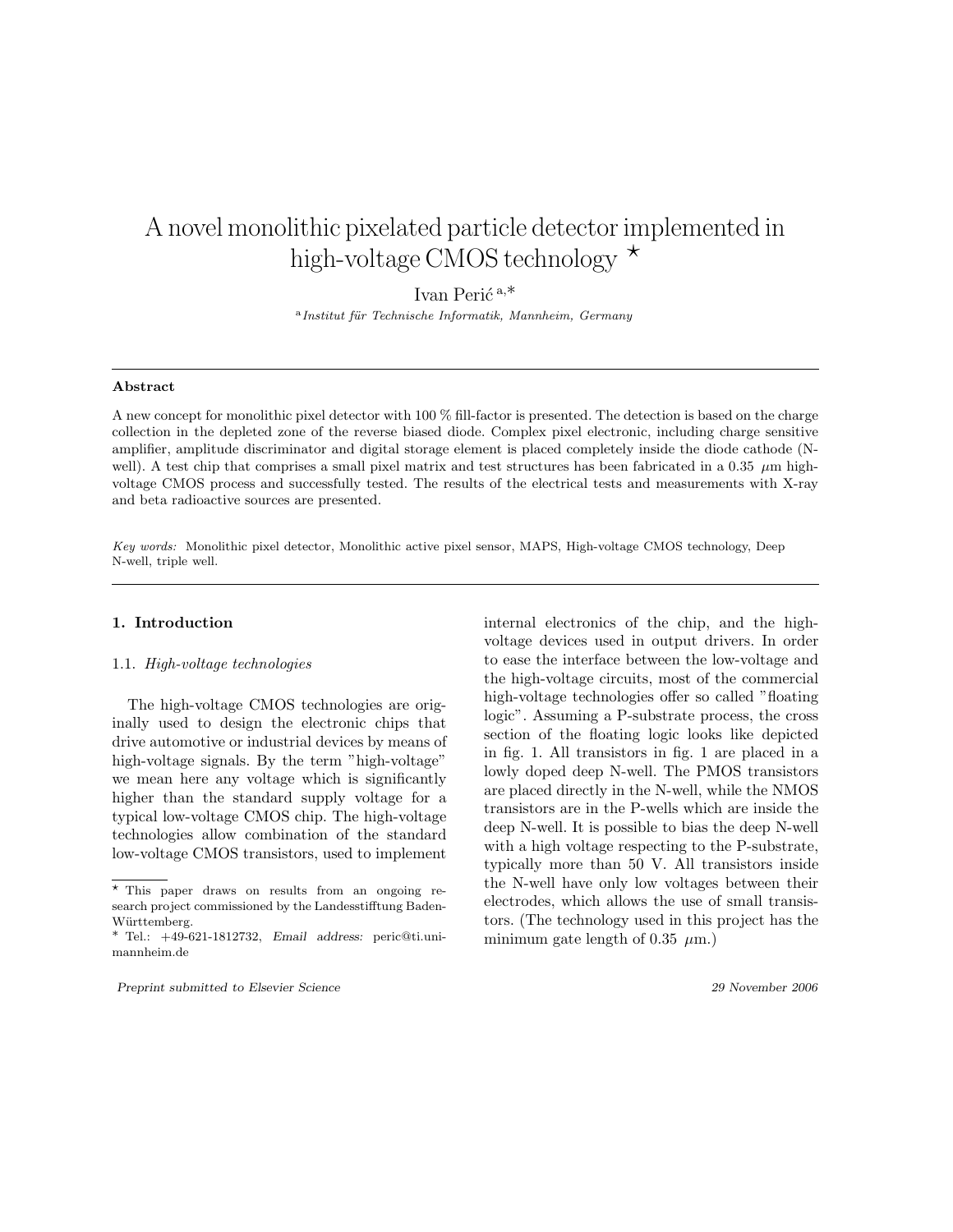

Fig. 1. Floating logic

# 1.2. Monolithic detector in high-voltage technology

The basic idea is to use the floating logic structure to implement a pixel detector for high-energy particles with 100 % fill-factor. Note, the depleted area between the deep N-well and the P-substrate (fig. 1) is relatively thick when the junction is reversely biased close to its breakdown. For 60 V reverse bias a depleted zone of about 9  $\mu$ m is formed.<sup>1</sup> The particles which penetrate the depleted area generate relatively large amount of charge ( $\sim$  700e). The charge is separated by action of strong electric field in the depleted zone. This leads to a fast current signal.

The floating logic structure allows implementation of arbitrary complex CMOS readout circuits inside the deep N-well. These circuits can amplify the signal and allow the signal processing asthreshold discrimination, time measurement, and data sparsification similar to that in a hybrid detector. The 3D-view to four pixels implemented as four "floating logic" blocks is shown in fig. 2. The depleted areas of neighboring pixels overlap and there are no insensitive areas.

The detector structure in fig. 2 might look similar to the triple-well MAPS described in [1]. There is, however, one important difference. The triple-well MAPS is implemented in a standard low-voltage process. It is a standard MAPS structure, which means that the signals are generated



Fig. 2. Four high-voltage pixels

in the undepleted lowly-doped bulk or epi-layer and collected by diffusion. The detector proposed here is based on a different principle. It uses a high-voltage to induce a large depleted area and the main portion of signal comes from that depleted region. The signal is generated by drift in the high electric field. This makes the detector suitable for the applications where fast signals are needed. Also, a high radiation tolerance can be expected due to fast signal collection.

In order to demonstrate the feasibility of the concept a test chip has been designed in a 0.35  $\mu$ m high-voltage CMOS process and tested. The test chip contains a small pixel matrix and a few test structures. Design details and test results are presented here.

#### 2. Design details

Fig. 3 shows the schematic cross section of a pixel and the block scheme of the pixel electronics as implemented on the test chip. The pixel electronic



Fig. 3. Block scheme of the pixel

is completely implemented inside the deep N-well.

<sup>&</sup>lt;sup>1</sup> All numbers given here hold for the used 0.35  $\mu$ m CMOS technology.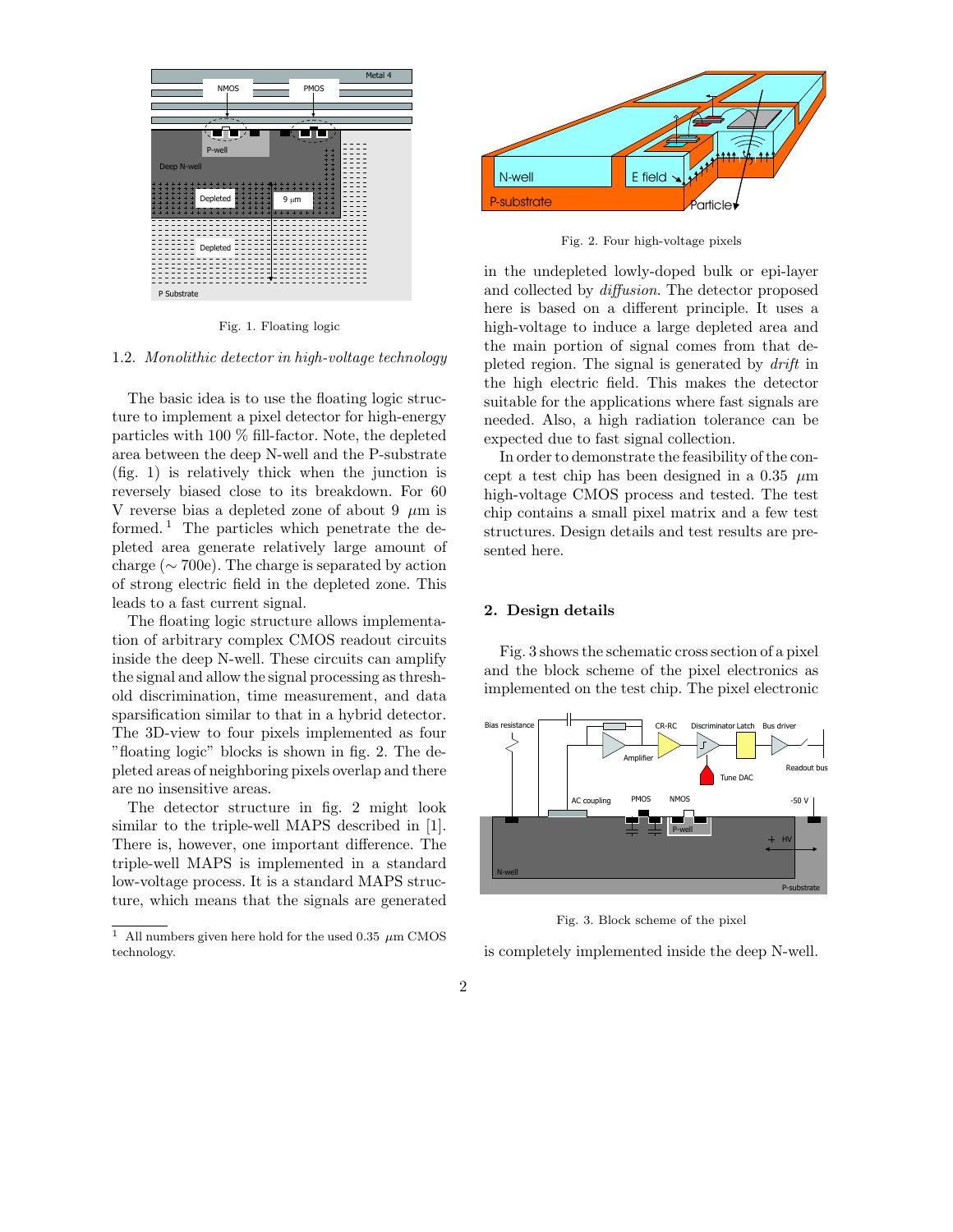The P-substrate is biased with a high negative voltage respecting to the N-well. In this way a large depleted area is generated. The pixel electronics comprises a charge sensitive amplifier which is capacitive coupled to sensor, continuous reset, passive CR-RC filter, discriminator, 4-bit threshold-tune DAC (D/A converter) and a digital latch which stores the hit flag. The latch can be readout using a digital differential bus.

The large deep N-well (fig. 3) plays two roles. First, it is the substrate for the PMOS transistors and P-wells. Second, the deep N-well is the cathode of the sensor diode. It is common practice in the CMOS chip design to bias an N-well that contains PMOS transistors by shorting it with the positive supply. In this way it is assured that the source and drain diodes of the PMOS transistors are reversely biased. A low-ohmic bias is important to prevent the dangerous latch-up effect - the triggering of the parasitic thyristor which leads to a high current between positive supply and ground. In the case of the pixel structure in fig. 3, shorting of the N-well with the positive supply would lead to a signal loss. The electrons generated by a particle hit would simply flow into the positive supply line before the amplifier can react. To avoid such signal loss, the N-well is connected to the positive supply using a high (typically 1  $G\Omega$ ) resistance. The potential of the N-well is in this case not constant. After a particle hit, the voltage of the N-well drops by a few hundred microvolts. This small voltage change is amplified by the amplifier and slowly cancelled by the current flow through the bias resistance. The latch-up can be prevented by careful biasing of the P-wells inside the deep N-well and by the use of guard rings.

An additional design problem is the crosstalk. Every PMOS P+ diffusion is capacitively coupled to the deep N-well and therefore to the sensor cathode. Since we are dealing with relatively weak input signals, even the crosstalk generated by a moderate voltage signal on a minimum size P+ diffusion can overtop the input signal. A great attention has to be paid; we will discuss the possible solutions of the problem in the following sections.

### 2.1. Bias resistance

The bias resistance (see fig. 3) is implemented using a PMOS transistor which operates in linear region (transistor Mb in fig. 4). A poly-silicon imple-



Fig. 4. Bias resistance

mentation would require unreasonably large space and would lead to a large parasitic capacitance. The gate voltage of the transistor Mb can be generated by a diode connected PMOS transistor placed outside the pixel, as shown in fig. 4. The bias current can be varied using a bias DAC placed on the chip periphery. The bias circuit works even when the DAC current is set to zero. The  $P+$ /N-well diodes that have anodes connected to the positive supply (vdd) act then as bias resistors and define the N-well potential. One such diode is depicted in fig. 4. The diode-based bias is used in some MAPS implementations with continuous reset and ACcoupled sensor [2,3]. The  $P+$ /N-well diodes conduct small leakage currents. They work at the onset of forward region having high dynamic resistance. They introduce therefore very little noise.

# 2.2. Amplifier

The transistor scheme of the charge sensitive amplifier is shown in fig. 5. The amplifier is ACcoupled to the sensor. The AC-coupling allows the use of the amplifier types that have input node DC-voltage different than the N-well bias potential. In our case the amplifier has a folded-cascode single-ended topology with a PMOS transistor as input device. The amplifier is biased with a relatively small current  $(9 \mu A)$ .

As already mentioned, every P+ diffusion (denoted in fig. 5 by letters  $a, b, c$  and  $d$ ) is capacitively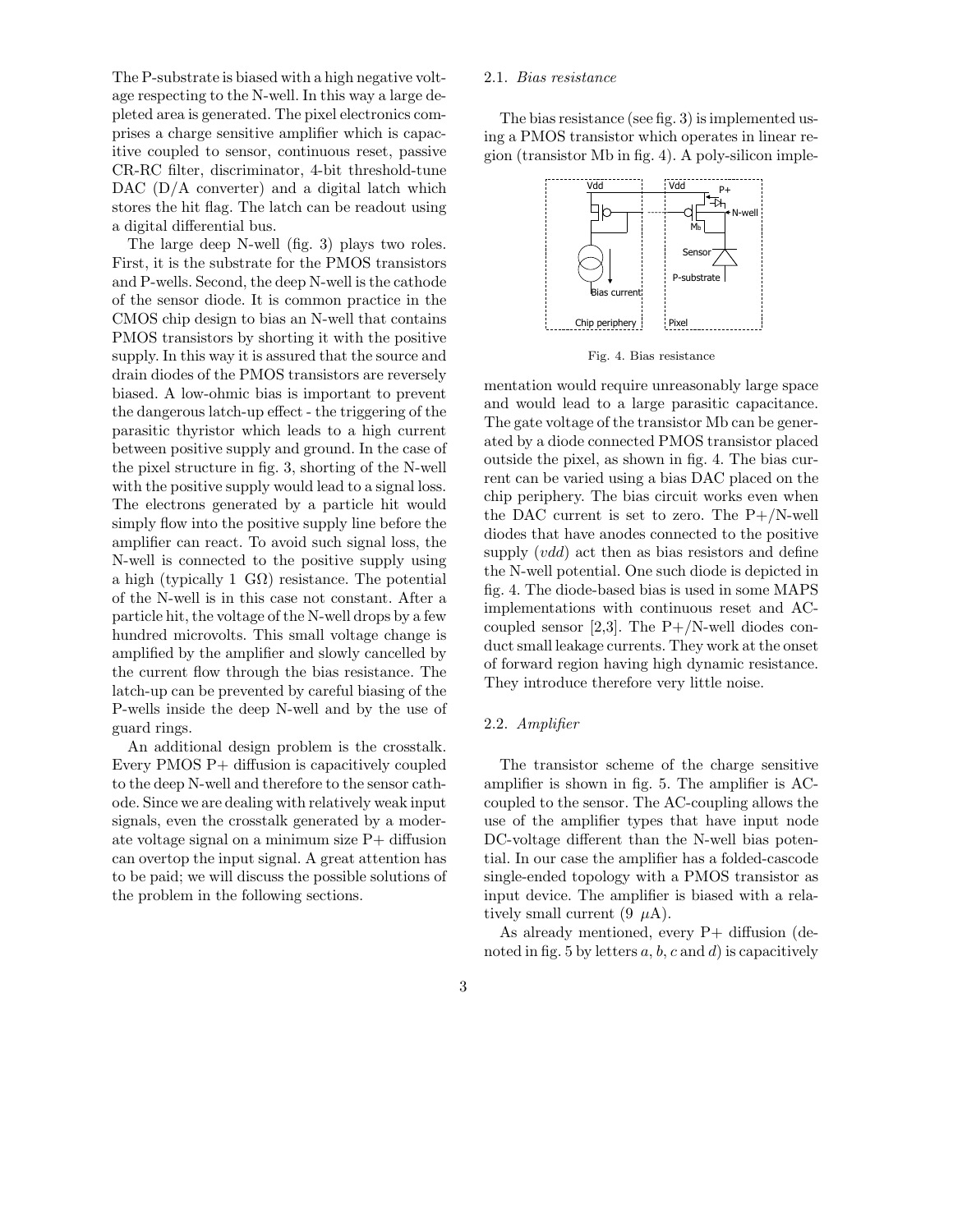

Fig. 5. Charge sensitive amplifier

coupled to the N-well and can be source of unwanted crosstalk.  $P+$  diffusions a and c are shorted to the positive supply and represent solely an additional detector capacitance. The same holds for  $P+$  diffusion  $b$  which is kept by the action of casode transistor Mc at a nearly constant potential. The  $P+$  diffusion d is the output of the amplifier and the signals on this node are capacitively coupled to the N-well (sensor). The capacitance between diffusion d and the N-well  $(c_{fb})$  acts as the parasitic capacitive feedback for the charge sensitive amplifier. The charge sensitive amplifier is designed without any other feedback capacitor, it relies exclusively on  $c_{fb}$  capacitance. The charge gain of the amplifier is  $1/c_{fb}$ .<sup>2</sup> Since the load transistor (Ml) can be made narrow (there is no need for a large trans-conductance) diffusion capacitance  $c_{fb}$ can be kept small (0.9 fF). In this way a high charge gain can be achieved.

It is worth mentioning that the parasitic feedback connects the output of the charge sensitive amplifier with the input prior to the coupling capacitor Cc, see fig. 5. The coupling capacitor is therefore included in the feedback loop. Usually, the feedback capacitor of an charge amplifier is placed between its output and the gate of the input transistor. The coupling capacitor is then placed outside the feedback loop. Including of the coupling capacitor in the feedback loop has the advantage that there is no signal loss due to charge

division between the coupling and sensor capacitance (provided the gate capacitance of the input transistor is much smaller than the sensor capacitance). The coupling capacitance does not need to be larger than the sensor capacitance.

# 2.3. Resistive feedback as continuous reset

The scheme of the continuous reset circuit is shown in fig. 6. The circuit stabilizes the amplifier



Fig. 6. Continuous-reset circuit

and discharges the feedback capacitance after signal integration. For large positive output signals the current of the feedback transistor Mfb saturates and the feedback capacitance is discharged with a constant current until the output signal drops below a few thermal voltages ( $v_T \sim 26 \text{ mV}$ ). A typical output waveform is sketched in fig. 6. The bias circuit (shown in fig. 6) is used to generate the gate-source voltage for the feedback transistor which is independent on the DC potential at the input of the amplifier. The same circuit has been used in [4]. The bias circuit in fig. 6 allows us to change the amplifier bias without to influence the feedback resistance.

### 2.4. Passive shaper and threshold control

Fig. 7 shows the CR-RC shaper, threshold tune circuit and discriminator. The shaper and discriminator are implemented using of only NMOS transistors in order to avoid the capacitive crosstalk

<sup>2</sup> In the real circuit, there is a certain additional feedback due to parasitic capacitances between metal traces.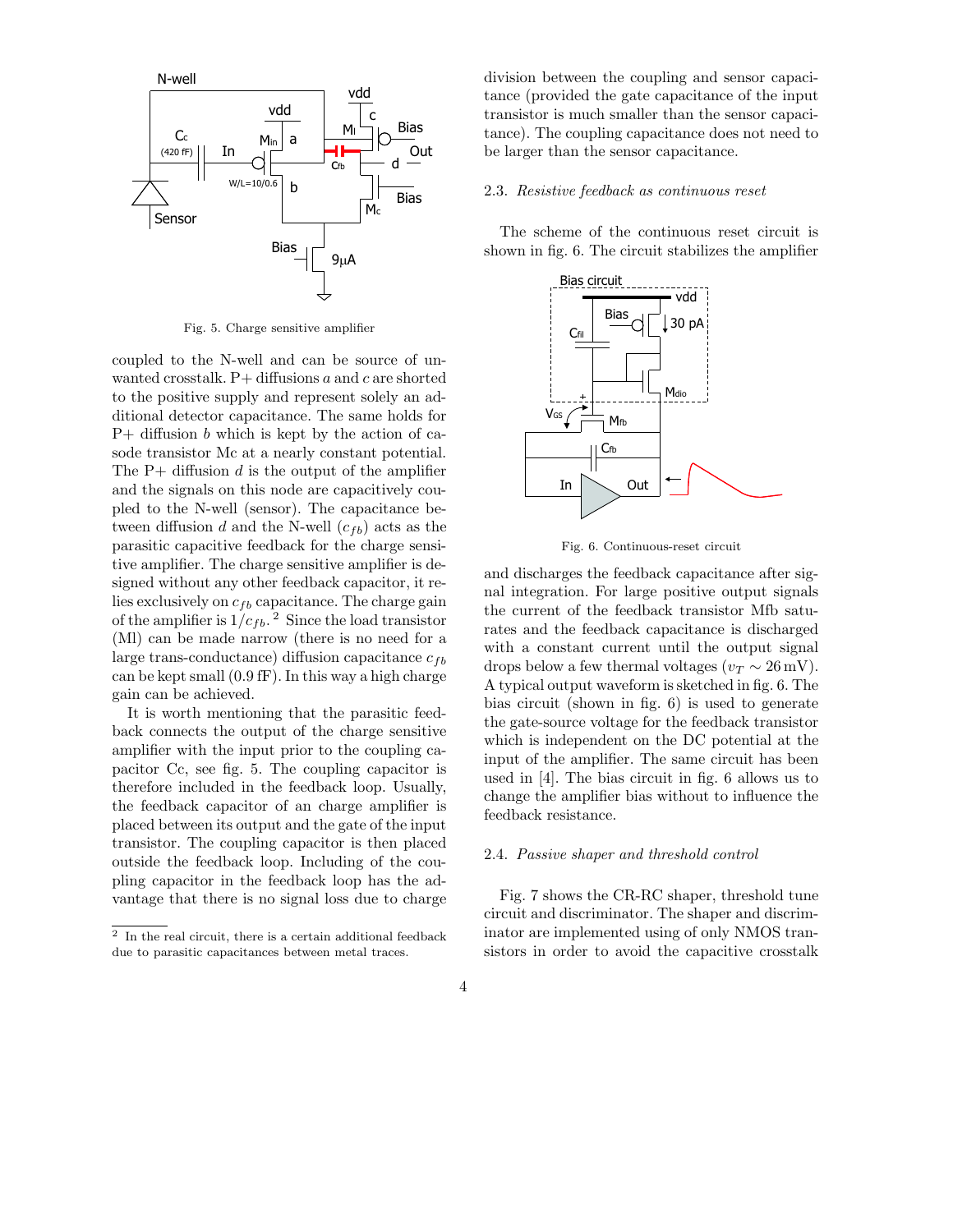

in fig. 8.

2.6. Pixel layout

Amplifier (NMOS)

FB (NMOS)

Reset late

Enable readout Cz

All-NMOS Compar

hit flag. Like the discriminator, the latch is realized exclusively with NMOS transistors, as shown

Fig. 9 shows the sketch of the pixel layout. Pixel

CR-RC Shaper<br>
Reset latch<br>
Reset latch<br>
Six Comparator<br>
CR-RC Shaper<br>
Reset latch<br>
P-Well P-Well P-Well P-Well P-Well P-Well P-Well P-Well<br>
P-Well P-Well P-Well P-Well P-Well P-Well P-Well<br>
P-Well P-Well P-Well P-Well P-We

Feedback diode

NMOS Latch and Bus Driver  $\blacktriangledown$  DAC

Fig. 9. Pixel layout dimensions are  $50\times50 \ \mu \text{m}^2$ . About tree-fourth of the pixel area is occupied by the large P-well which contains all the NMOS transistors. The P-well represents a large detector capacitance, about 180 fF. This part of the detector capacitance is much larger than the part coming from the N-well/P-substrate junction capacitance (∼38 fF). The reason for this is that the N-well/P-substrate diode is biased with a high reverse voltage ( $\sim 60 \text{ V}$ ) and its capacitance per unity area is significantly decreased. The re-

Bus

**The Contract** шинно

Bias (PMOS) Amplifier and FB (PMOS)

4 RAM Cells NMOS<sup>"</sup>

NMOS PMOS

Injection Capacitor

Input Capa

PMOS

Fig. 7. Shaper, threshold tune circuit and discriminator

of signals to the N-well sensor electrode. The CR stage (devices Mz and Cz) has the purpose to improve the threshold matching and prevent the lowfrequency noise passing the shaper. The bias settings of the transistors can be varied using the inchip DACs, the typical time constant of the CR stage (derived from the small signal parameters) is 1.3  $\mu$ s. The RC stage is implemented as a source follower with capacitive load (devices Mfoll and Cfoll), its task is to limit the bandwidth of the system and decrease the noise component generated by the input transistor of the amplifier. The typical RC time constant used in measurements is 500 ns.

Four-bit tune DAC is implemented as a matrix of 15 identical NMOS current sources. The both transistors Mz and Mfoll saturate after receiving of a large signal and the voltage at the output of the shaper returns to the base line with constant speed. The pulse width at the output of the discriminator is linearly proportional to the signal amplitude. (Supposing the signal amplitude is higher than a few thermal voltages.) This gives the possibility to determine the signal amplitude by measuring the discriminator pulse width. The same technique has been used in the ATLAS pixel-chip [5].

### 2.5. Discriminator and latch

The discriminator is implemented as an NMOSbased fully-differential amplifier with NMOS diodes as the load, fig. 8. The circuit is followed by a differential current-mode latch which stores the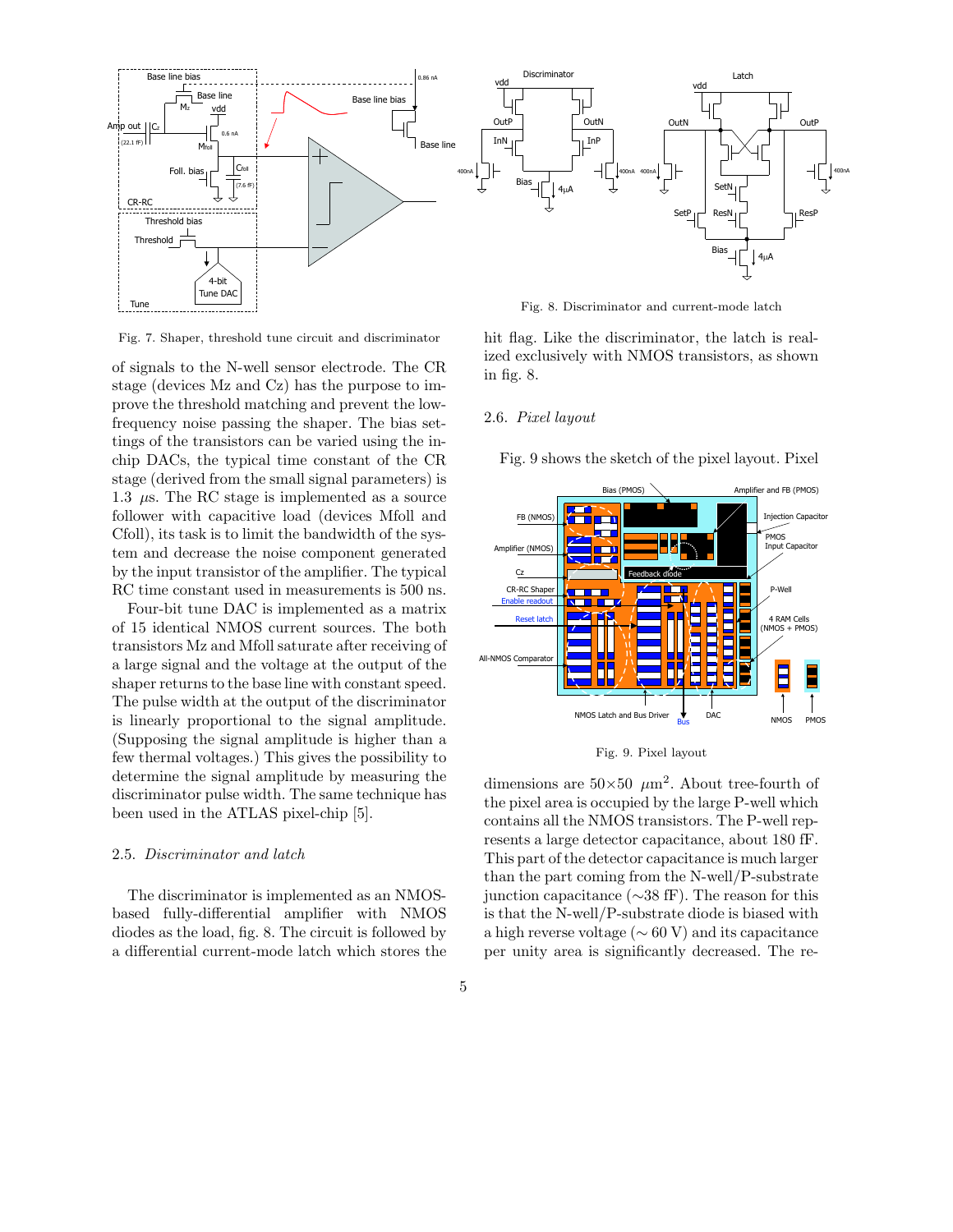verse bias of the N-well/P-well junction is only 3.3 V leading to a relatively large area capacitance.

The coupling capacitor is implemented as a large PMOS capacitor.

# 2.7. Test chip

Fig. 10 shows the block scheme of the test chip. It contains a matrix with four times ten "regular"



Fig. 10. Block scheme of the test chip

pixels that contain all circuits shown in fig. 3. A pixel row can be selected for readout by applying of horizontal signal Select. There is an additional column of ten test pixels. These pixels have the same readout electronics like the regular pixels but the N-well sensor cathodes are separated from the readout circuitry and placed nearby. The N-wells housing the electronics are insensitive and shorted to the positive supply. The separated sensor cathodes have the same size like the N-wells of the regular pixels, however they are relatively empty and do not contain large P-wells. <sup>3</sup> The capacitance of a separated sensor diode is therefore low ( 38 fF) and one can expect that the test pixels have good noise performances. Of course, a detector with 100% fill factor can not be made by such test pixels since the area below the readout

electronics is insensitive. <sup>4</sup> The purpose of the test pixels is solely to measure the signal amplitudes and perform accurate calibrations without limitations that can arise from excessive noise. The last two pixel rows in fig. 10 contain the test and regular pixels with simplified readout electronics. The discriminator outputs of these pixels can be multiplexed out and directly measured. In this way the signal amplitudes can be indirectly measured by measuring the time over threshold. In every pixel there is a small metal-metal capacitor which allows injection of a test charge into the sensor. The chip has been implemented in a 0.35  $\mu$ m high-voltage CMOS process.

#### 3. Measurements

Electrical tests and measurements with radioactive sources has been performed on the chip.

## 3.1. Electrical tests

6

The electrical test are based on the test injection circuit which is used to determine the response of the readout channels to a known input charge signal. <sup>5</sup> In the case of the regular pixels, only a binary hit flag can be readout. Because of that the threshold scan has to be used to determine the threshold and noise. In the case of the pixels with simplified readout electronics, the signal amplitude can be determined also by measuring of the discriminator pulse length.

Fig. 11 shows an example of noise measurement. The noise of a regular pixel and the noise of a pixel with separated sensor been measured. Bias current of the charge sensitive amplifier has been varied. Since the bandwidth of the amplifier-shaper system has been kept constant, the increase of the bias

<sup>3</sup> The separated cathode contains only a large coupling PMOS capacitor and a PMOS bias transistor.

<sup>4</sup> We neglect here the lateral diffusion from the Psubstrate.

The capacitance of the metal-metal test injection capacitor can be estimated from the layout using a capacitance extraction tool. The extracted value has been checked by measurements with Fe-55 X-ray source.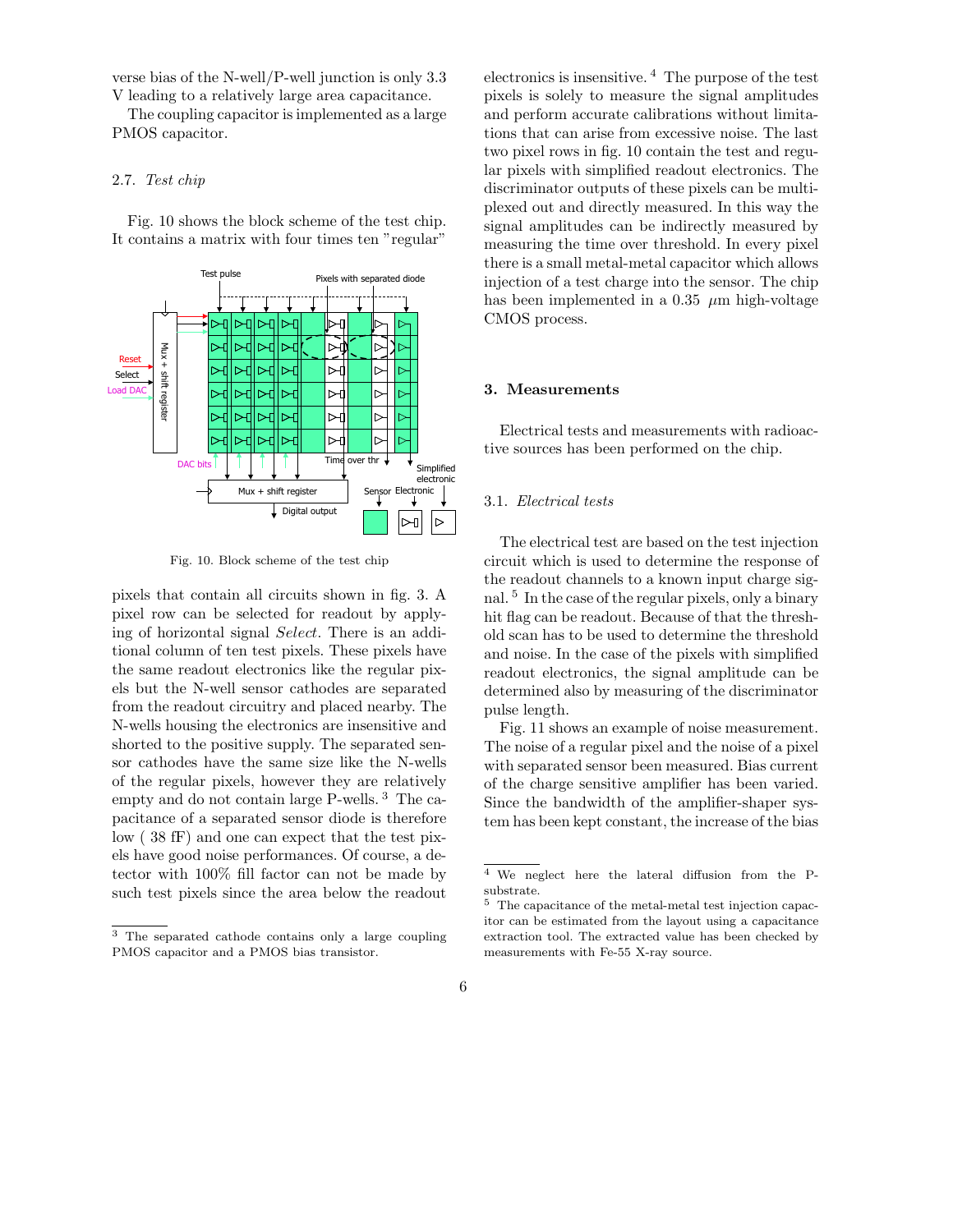

Fig. 11. Measured noise versus amplifier bias current

current led to decreased output noise. <sup>6</sup> For the standard amplifier bias current  $(9 \mu A)$  the noise of the regular pixel was  $\sigma \sim 85$  e and the noise of the pixel with separated sensor  $\sigma \sim 30$  e. This is result of different sensor capacitances (regular pixel:  $c_{det} \sim 220$  fF, pixel with separated sensor:  $c_{det} \sim$ 38 fF).

Thresholds of pixels in the matrix have been measured; after the measurement the threshold dispersion has been alleviated using the thresholdtune DACs. Fig. 12 shows the results. The disper-



Fig. 12. Measured threshold dispersion before and after tuning

sion of the tuned thresholds was  $\sigma \sim 75$  e.

The noise and threshold measurements presented here give us the estimation of the minimum signal which can be detected in all matrix pixels by keeping the noise occupancy low:

$$
S_{min} \sim 6 \cdot \sigma_{Th} + 6 \cdot \sigma_N \sim 960 e.
$$

## 3.2. Measurements with radioactive sources

The aim of the measurements with radioactive sources was to calibrate the test capacitors, determine the minimum ionizing particle signal and demonstrate spatial resolution.

The spectral measurements required pulselength calibration. Fig. 13 shows a typical pulselength (time over threshold) vs. input signal characteristic measured with the test injection circuit. Note, the input signal is expressed as the voltage



Fig. 13. Measured time over threshold versus input signal,  $Clk = 20$  ns

step applied to the injection capacitor. As can be seen, the time over threshold characteristic is nearly linear in the case of large input signals.

Fig. 14 shows the Fe-55 spectrum measured with a regular pixel. The signal amplitude is represented



Fig. 14. Fe-55 spectrum measured with a regular pixel

in time over threshold units. The 6 KeV peak can be clearly seen. The threshold has been set high enough and there is no noise peak. By knowing the

 $6$  Note, the increase of the trans-conductance of the input transistor causes the decrease of its the gate-referred noise spectral power.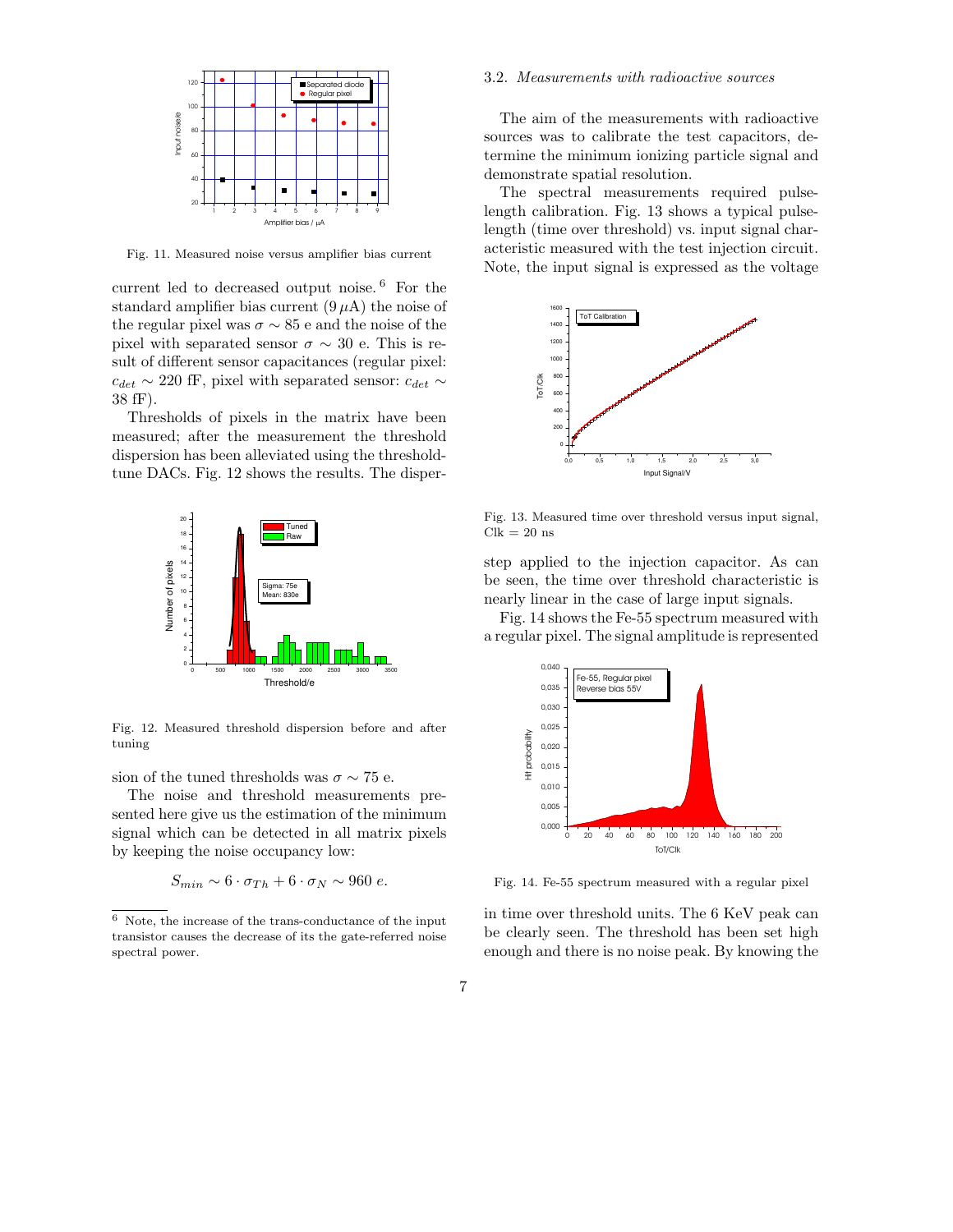time over threshold corresponding to the input of 6 KeV and by using the characteristic in fig. 13, injection capacitance can be calculated.

Fig. 15 shows the Fe-55 spectrum measured with a pixel with separated sensor. It can be seen that



Fig. 15. Fe-55 spectrum measured with a pixel with separated diode

this pixel has lower noise than the regular one.  $K_{\beta}$ peak can be clearly recognized.

Fig. 16 shows the Sr-90 spectrum measured with a regular pixel. The measurement has been done



Fig. 16. Sr-90 spectrum obtained with a regular pixel

without trigger. The figure shows the amplitude histogram of all signals received from the pixel during the irradiation. The low-energy  $\beta^-$  particles has been shielded by a 2 mm thick plastic absorber. The spectrum appears to have two peaks. The higher peak corresponds to an input signal of 2000 e and the lower peak to an input of 1100 e. The results are not easy to interpret since no trigger have been used. One explanation is the following. The higher peak is the result of two effects. First, the signal generation in the depleted zone.

Second, the ionization in the undepleted lowlydoped P-substrate below the pixel. The lower peak comes from the ionization in the depth of the Psubstrate caused by the particles that pass near the pixel. The charge generated in the undepleted P-substrate is collected by diffusion, like by the standard MAPS structures. If we assume that the  $\beta$ <sup>-</sup> particles coming from the shielded Sr-90 source generate in average 20% more charge than the minimum ionizing particles,  $\frac{7}{1}$  we can estimate a minimum ionizing signal to be about 1700 e. Note, the six sigma value for the noise and the threshold dispersion is about 960 e.

The estimated MIP signal is substantially higher than the signal we theoretically expect to come from a depleted zone of 9  $\mu$ m ( $\sim$  700e). The signal excess of about 1000 e can be result of the ionization in the undepleted substrate. This would be in agreement with the measurements performed on the MAPS without epi-layer [6].

The results shown in fig. 17 can be understand as the confirmation of the assumption that the higher spectral peak reflects the ionization in the depleted area. The figures show Co-60 spectra for different reverse bias voltages of the sensor diode. Fig. 17 (a) shows the spectrum for a high reverse voltage (60 V). Two peaks can be easily distinguished. If we decrease the reverse bias voltage (figures (b) and (c)), the higher peak moves towards lower amplitudes which can be effect of decrease of the depleted zone. The lower peak stays unchanged. This peak is most probably the result of the signal generation outside the depleted zone.

Fig. 18 shows the image of a wire obtained by irradiation with Fe-55 source. The average threshold was about 830 e.

# 4. Conclusions and perspectives

A novel concept of a monolithic pixel detector with 100% fill-factor has been proposed and verified on a test chip. The detector has been implemented in a commercial  $0.35 \mu$ m high-voltage

<sup>7</sup> This can be calculated starting from the known thickness of the absorber and the beta spectrum of Sr-90.